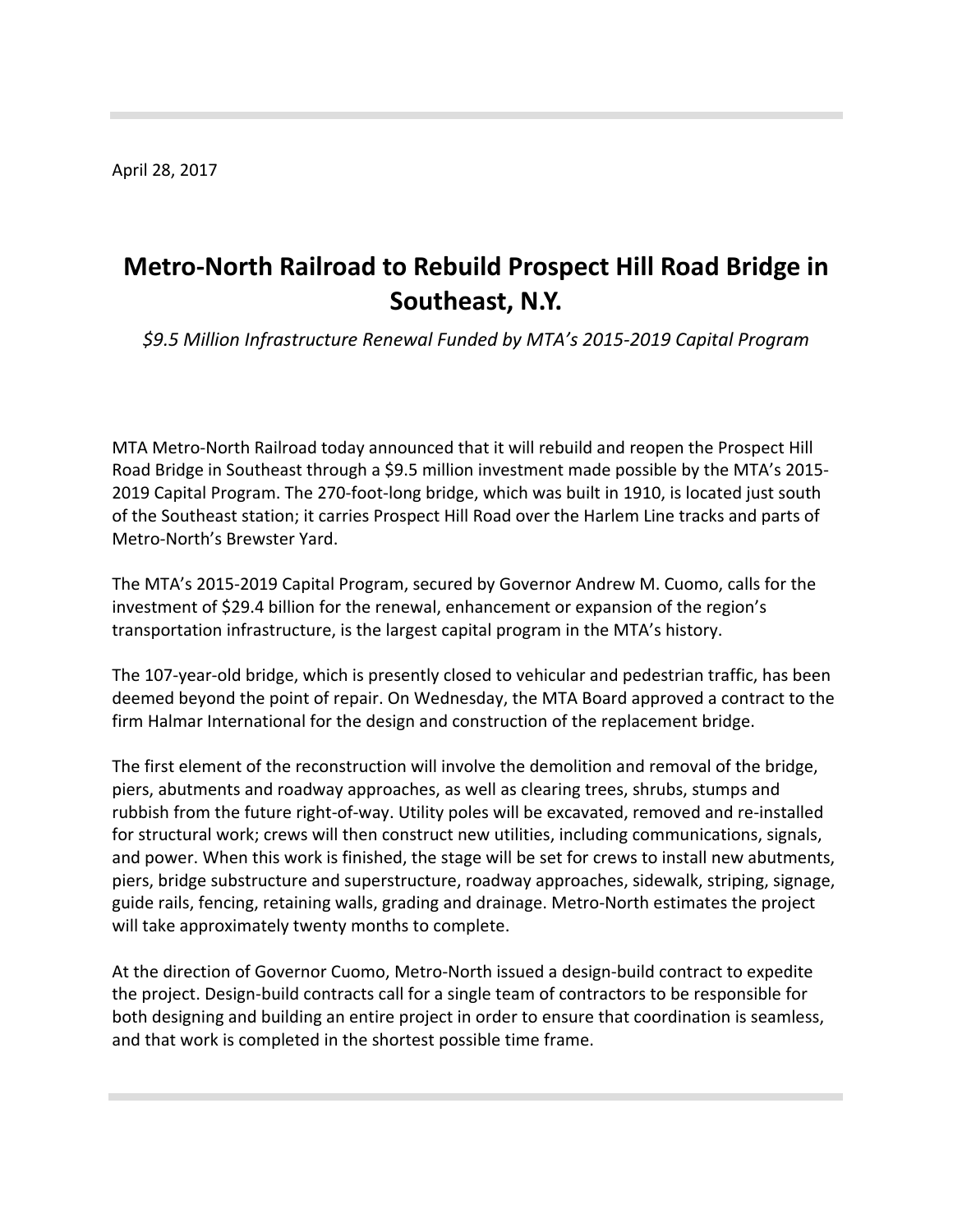**Metro‐North Railroad President Joseph Giulietti said**: "Metro‐North has been working diligently with the Town of Southeast to rebuild the Prospect Hill Bridge. The bridge has been a key component of the town's infrastructure for over a century, and funds from the MTA's Capital Program will help maintain it well into the future. We're pleased that a new Prospect Hill Bridge will soon be a reality for Putnam residents."

**Representative Sean Patrick Maloney said**: "Anyone who lives in eastern Putnam knows the congestion and traffic caused by the out‐of‐commission Prospect Hill Bridge – I am glad to say those days are over. Using a combination of federal dollars and support from MTA and our local community we are investing in rebuilding and reopening the bridge, which will create more economic activity in the area and make life easier for drivers and residents. This announcement is a win‐win."

**New York State Senator Terrence Murphy said**: "The replacement of the 100‐year‐old Prospect Avenue Bridge has been a long time coming. The MTA and the local community are to be commended for working together to solve the difficult issue of financing the project. Replacing the bridge will improve the flow of traffic along Route 6, which will enhance the quality of life for local residents."

**Assemblyman Kevin Byrne said**: "The rebuilding of the Prospect Hill Road Bridge is much welcomed news. It's critical that New York keeps its infrastructure strong and running. This project will be an asset for the residents of Southeast and Putnam County."

**Putnam County Executive, MaryEllen Odell said**: "The news about the reopening of the Prospect Road Bridge is very exciting for the people of Southeast and Putnam County. I would like to thank the MTA leadership for their partnership and their hard work in making this project a reality."

**Town of Southeast Supervisor, Tony Hay said**: "A bridge long taken for granted by many over the years, has proved in its absence how important it is to the vitality of our community. Replacing the former decades‐old 'rickety bridge' with a state‐of‐the‐art bridge will restore a valuable piece of infrastructure within our community. We look forward to its construction and reopening."